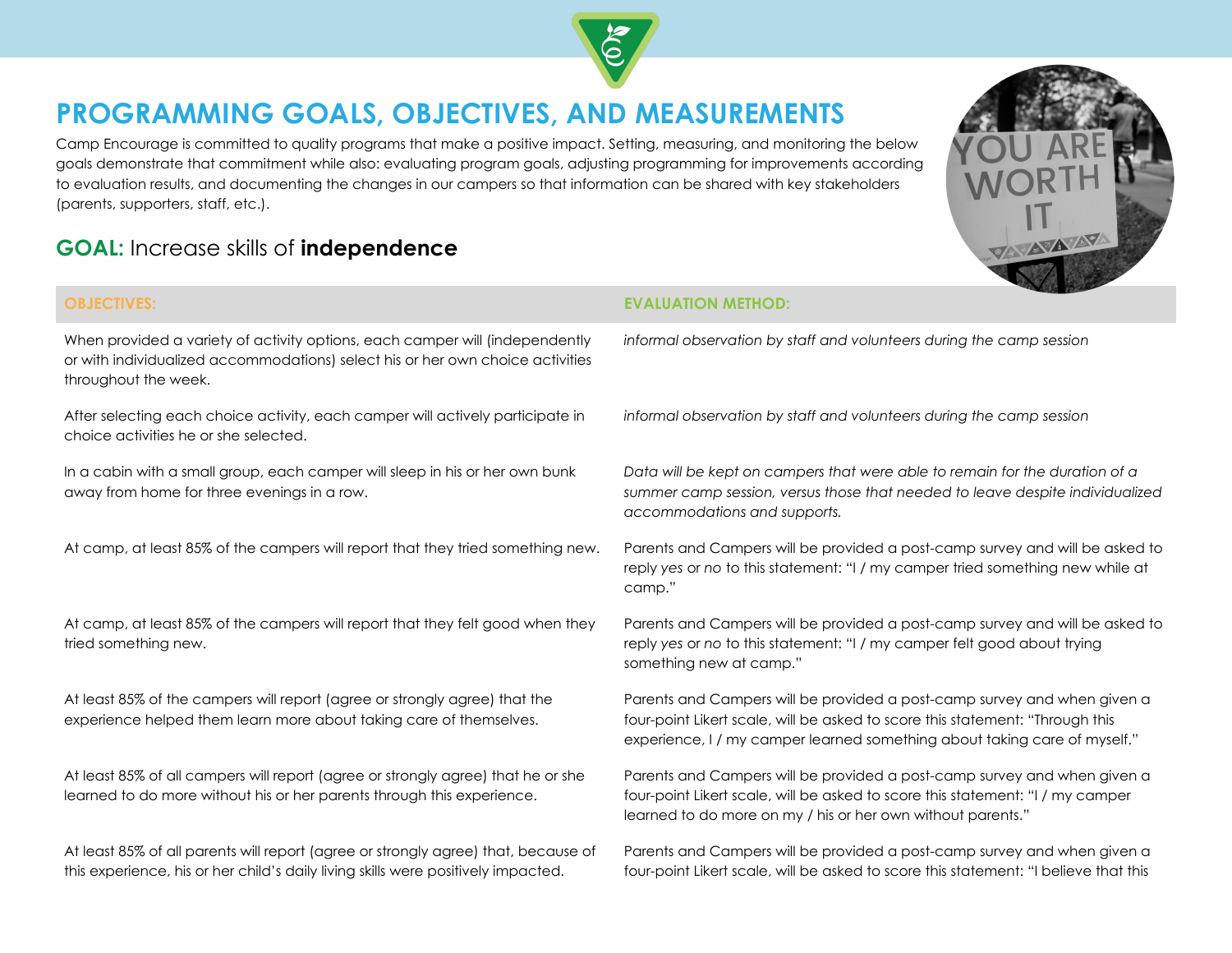experience positively impacted my child's daily living skills (showering, dressing, eating, etc.)."

Parents and Campers will be provided a post-camp survey and when given a four-point Likert scale, will be asked to score this statement: "Overall, Camp Encourage provided me / my child with an opportunity to increase independence."

## **GOAL:** Increase one's own personal **self-esteem, self-understanding and awareness**

| <b>OBJECTIVES:</b>                                                                                                                                                         | <b>EVALUATION METHOD:</b>                                                                                                                                                                                                             |
|----------------------------------------------------------------------------------------------------------------------------------------------------------------------------|---------------------------------------------------------------------------------------------------------------------------------------------------------------------------------------------------------------------------------------|
| Each camper will be able to name at least two strengths / abilities he or she<br>presents.                                                                                 | informal observation by staff and volunteers during the camp session                                                                                                                                                                  |
| Each camper will be able to name at least one new positive aspect he or she<br>learned about him/herself.                                                                  | informal observation by staff and volunteers during the camp session                                                                                                                                                                  |
| At least 85% of the campers will state (agree or strongly agree) that they felt like<br>Camp Encourage assisted them in feeling good about him or herself.                 | Parents and Campers will be provided a post-camp survey and when given a<br>four-point Likert scale, will be asked to score this statement: "Camp Encourage<br>assisted me / my child in feeling good about myself / him or herself." |
| At least 85% of the campers will state (agree or strongly agree) that they felt<br>they could be "themselves" while at Camp Encourage.                                     | Parents and Campers will be provided a post-camp survey and when given a<br>four-point Likert scale, will be asked to score this statement: "I felt I could be<br>"myself" while at Camp Encourage."                                  |
| At least 85% of the campers will report (agree or strongly agree) that, after<br>being at Camp Encourage, each felt more confident in being themselves<br>outside of camp. | Parents and Campers will be provided a post-camp survey and when given a<br>four-point Likert scale, will be asked to score this statement: "I feel more sure<br>about being "myself" outside at Camp Encourage."                     |
| At least 85% of the campers will report (agree or strongly agree) that they felt<br>courage and/or bravery while at Camp Encourage                                         | Parents and Campers will be provided a post-camp survey and when given a<br>four-point Likert scale, will be asked to score this statement: "I / my camper felt<br>courage and bravery at least once while at Camp Encourage."        |
| At least 85% of the campers will set and meet at least one goal while at Camp<br>Encourage.                                                                                | Goal setting worksheets will be collected and evaluated at the end of the<br>camp sessions.                                                                                                                                           |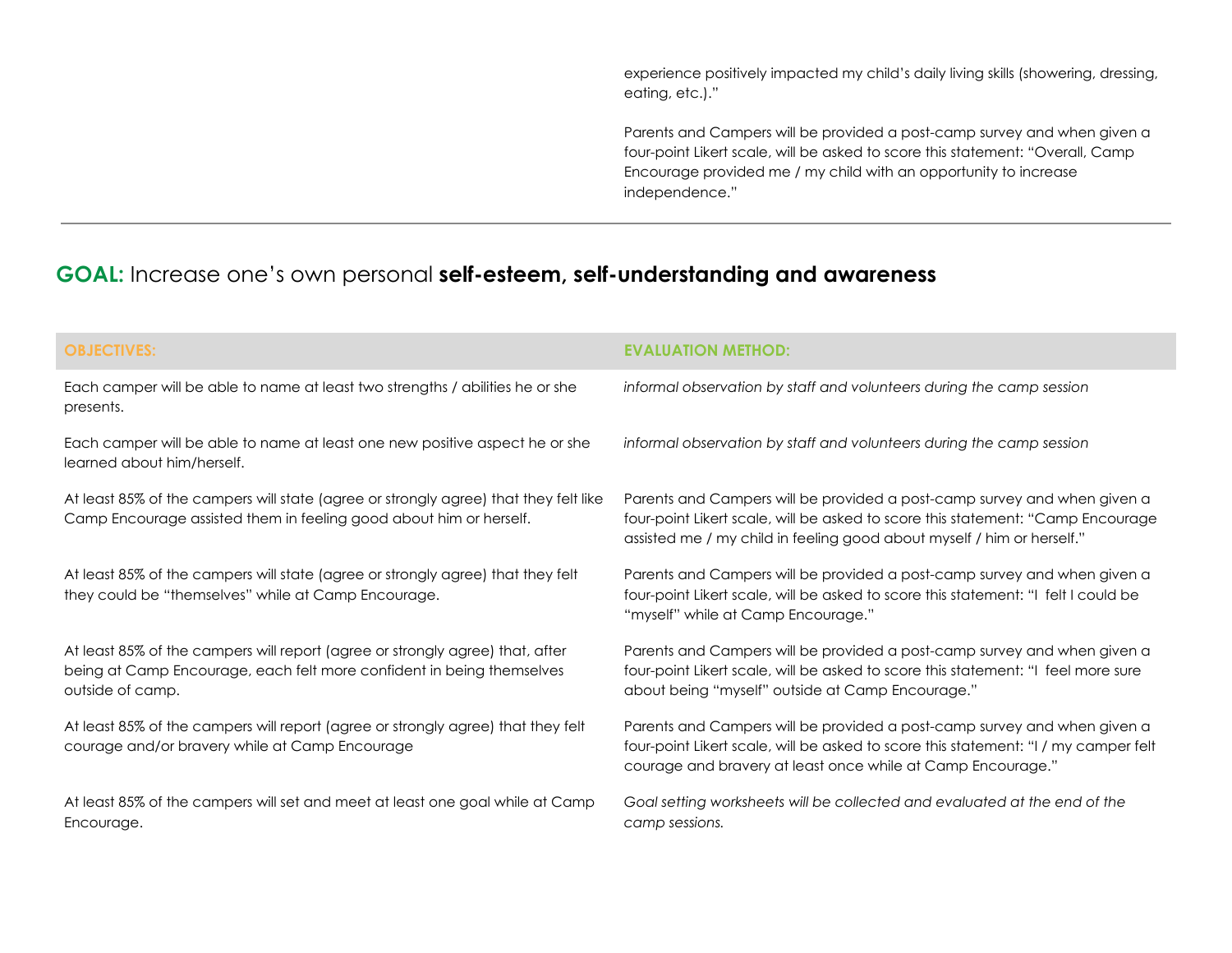After attending Camp Encourage, at least 85% of the campers will state (agree or strongly agree) that they feel empowered.

After attending Camp Encourage, at least 85% of the campers and parents will state (agree or strongly agree) that the experience enhanced self-esteem.

Parents and Campers will be provided a post-camp survey and when given a four-point Likert scale, will be asked to score this statement: "I / my camper felt empowered at least once while at Camp Encourage."

Parents and Campers will be provided a post-camp survey and when given a four-point Likert scale, will be asked to score this statement: "Overall, this experience enhances self-esteem."

#### **GOAL:** Increase **social abilities and connections**

| <b>EVALUATION METHOD:</b>                                                                                                                                                                                         |
|-------------------------------------------------------------------------------------------------------------------------------------------------------------------------------------------------------------------|
| informal observation by staff and volunteers during the camp session                                                                                                                                              |
| Parents and Campers will be provided a post-camp survey and will be asked to<br>reply yes or no to this statement: "I had at least one conversation with another<br>camper that was enjoyable / positive."        |
| Parents and Campers will be provided a post-camp survey and will be asked to<br>reply yes or no to this statement: "I learned something new about being a<br>friend."                                             |
| Parents and Campers will be provided a post-camp survey and will be asked to<br>reply yes or no to this statement: "I / my camper made at least one new friend I<br>hope / my camper hopes to keep in touch with" |
| Parents and Campers will be provided a post-camp survey and will be asked to<br>reply yes or no to this statement: "I learned something about getting to know<br>someone."                                        |
| informal observation by staff and volunteers during the camp session                                                                                                                                              |
| Parents and Campers will be provided a post-camp survey and will be asked to<br>reply yes or no to this statement: "I talked to someone at camp that shared<br>common interests."                                 |
|                                                                                                                                                                                                                   |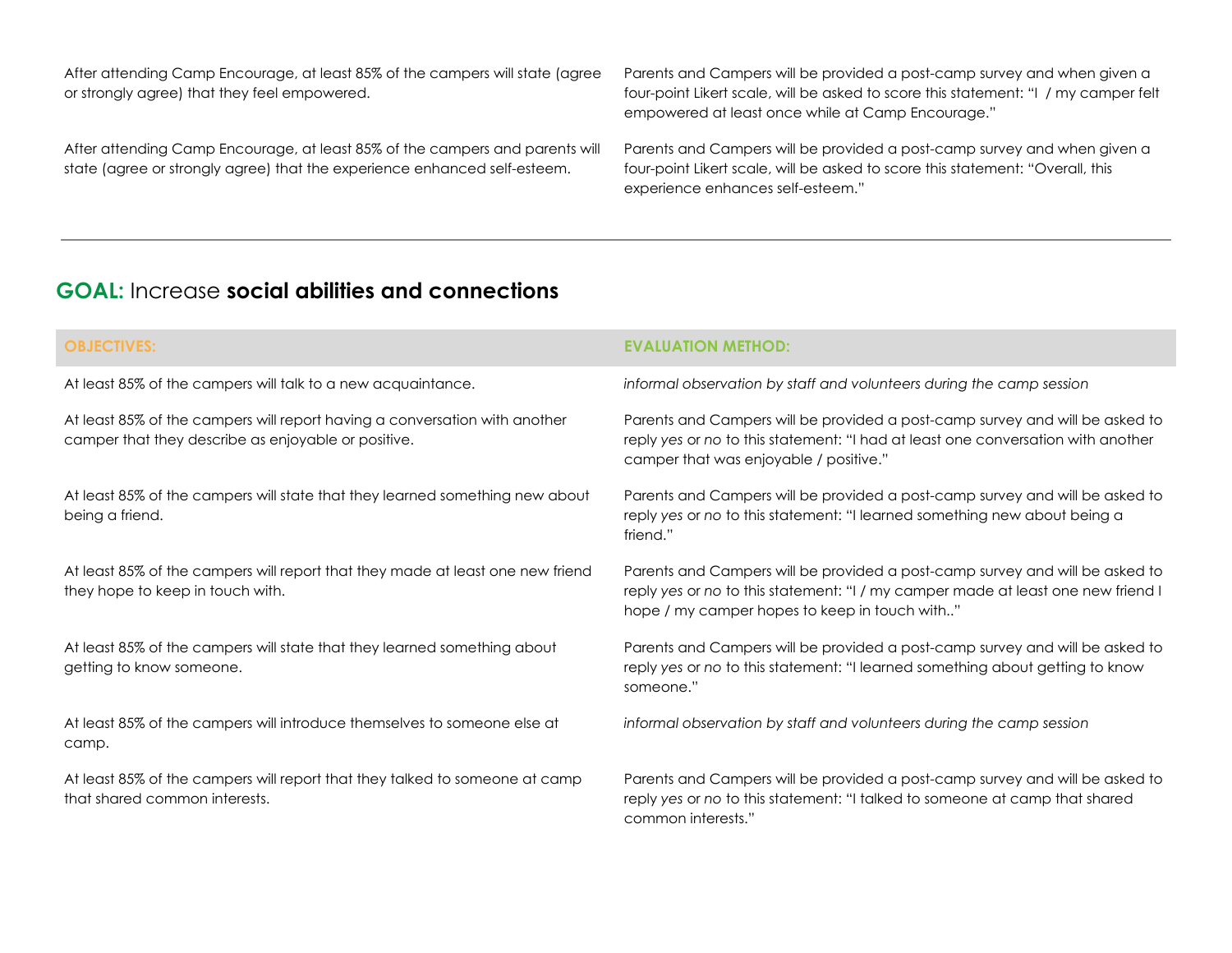At least 85% of the campers will report that they feel "connected" to others when at Camp Encourage.

Campers will meet other individuals with autism while at Camp Encourage. *informal observation by staff and volunteers during the camp session* 

Campers will share how it felt to meet others with similar interests, needs, and/or abilities and at least 85% will report positive feelings.

At least 85% of the campers and parents will report (agree or strongly agree) that Camp Encourage provided increased social opportunities and growth.

Parents and Campers will be provided a post-camp survey and will be asked to reply *yes* or *no* to this statement: "Camp Encourage provides the chance for me / my camper to feel connected to others."

Parents and Campers will be provided a post-camp survey and will be asked to reply to this question: How did it feel for you / your camper to meet others with similar interests, needs, and/or abilities?"

Parents and Campers will be provided a post-camp survey and when given a four-point Likert scale, will be asked to score this statement: "Overall, Camp Encourage provided increased social opportunities and growth."

#### **GOAL:** Increase awareness of **recreation opportunities** and **skills of recreation**

| <b>OBJECTIVES:</b>                                                                                                                                                                                    | <b>EVALUATION METHOD:</b>                                                                                                                                                                                                                                      |
|-------------------------------------------------------------------------------------------------------------------------------------------------------------------------------------------------------|----------------------------------------------------------------------------------------------------------------------------------------------------------------------------------------------------------------------------------------------------------------|
| Campers will try a new recreational activity during the duration of the camp<br>session.                                                                                                              | Parents and Campers will be provided a post-camp survey and will be asked to<br>reply yes or no to this statement: "I / my camper tried at least one new activity<br>while at camp."                                                                           |
| 85% of the campers will report (agree or strongly agree) an increased<br>awareness of recreational options through selection and participation in a<br>variety of recreational options while at camp. | Parents and Campers will be provided a post-camp survey and when given a<br>four-point Likert scale, will be asked to score this statement: "I / my camper<br>learned about a new leisure activity that I / my camper can participate in when<br>not at camp." |